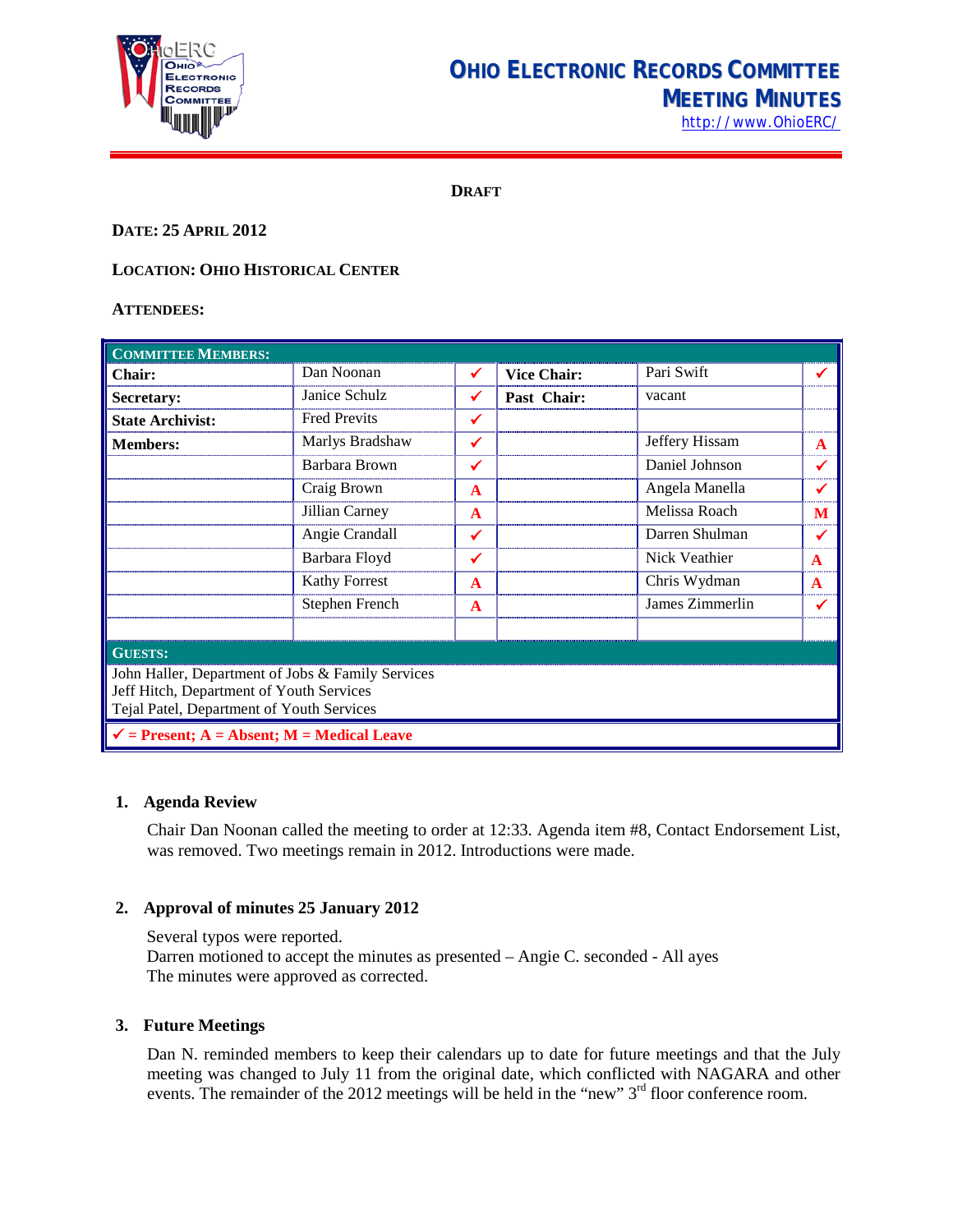

### **4. Membership Report**

We have one new member, Chris Zappanti, head of IT at the Sugarcreek Police Department. Chris will be at the next meeting and has already volunteered for the Database subcommittee and the ERM subcommittee.

### **5. Review of Action Items**

Action items from January were reviewed.

### **6. State Archives Update**

COSA launched a statewide electronic records initiative last year to gather information on state electronic records programs and to identify successful models. Phone interviews were done and they will be followed by an online survey. The COSA president will be speaking at the NASCIO conference this year and Pari will speak at NAGARA. COSA hopes to secure a grant for education and training. A link to the project is on the COSA website. [\(http://www.statearchivists.org/seri/index.htm\)](http://www.statearchivists.org/seri/index.htm)

OHRAB meets Friday, April 27.

The OHS now has a tax refund program. This is a matching grant program. There are three general categories of projects funded – training, historic preservation, and programs & collections. Each category has its own timeline and matching requirements. An advisory committee is developing guidelines and looking at the programs. Guidelines and applications will be available July 1 and applications will be due October 1. Reviews will be done through January and funding decisions announced February 1. The projected funding resource is \$127,000 but is expected to go a little higher. Information can be found a[t www.ohiohistory.org/historyfund.](http://www.ohiohistory.org/historyfund)

### **7. Social Networking Document Approval**

The document was reworked based on member comments and contributions. The committee went through the document in detail and extensive discussion ensued. The subcommittee will redraft the document and send it out for comment by May 25. Comments will be due by June 1. A final draft will be ready by June 8 and voting will be done at our next meeting on July 11.

**8. Contact Endorsement List** – removed from agenda

### **9. Subcommittee Reports**

*9.1. Cloud Computing:* The subcommittee has a cloud computing brainstorm on their committee page. [\(http://ohsweb.ohiohistory.org/ohioerc/index.php?title=Cloud\\_Computing\\_Br](http://ohsweb.ohiohistory.org/ohioerc/index.php?title=Cloud_Computing_Brainstorm) [ainstorm\)](http://ohsweb.ohiohistory.org/ohioerc/index.php?title=Cloud_Computing_Brainstorm). Friday, May 11 is their deadline for development and making changes to

the wiki. Please take a look at their committee pages and send comments to the group. A longer report will be available at the July 11 meeting.

- *9.2. Databases:* No report
- *9.3. ERM:* No report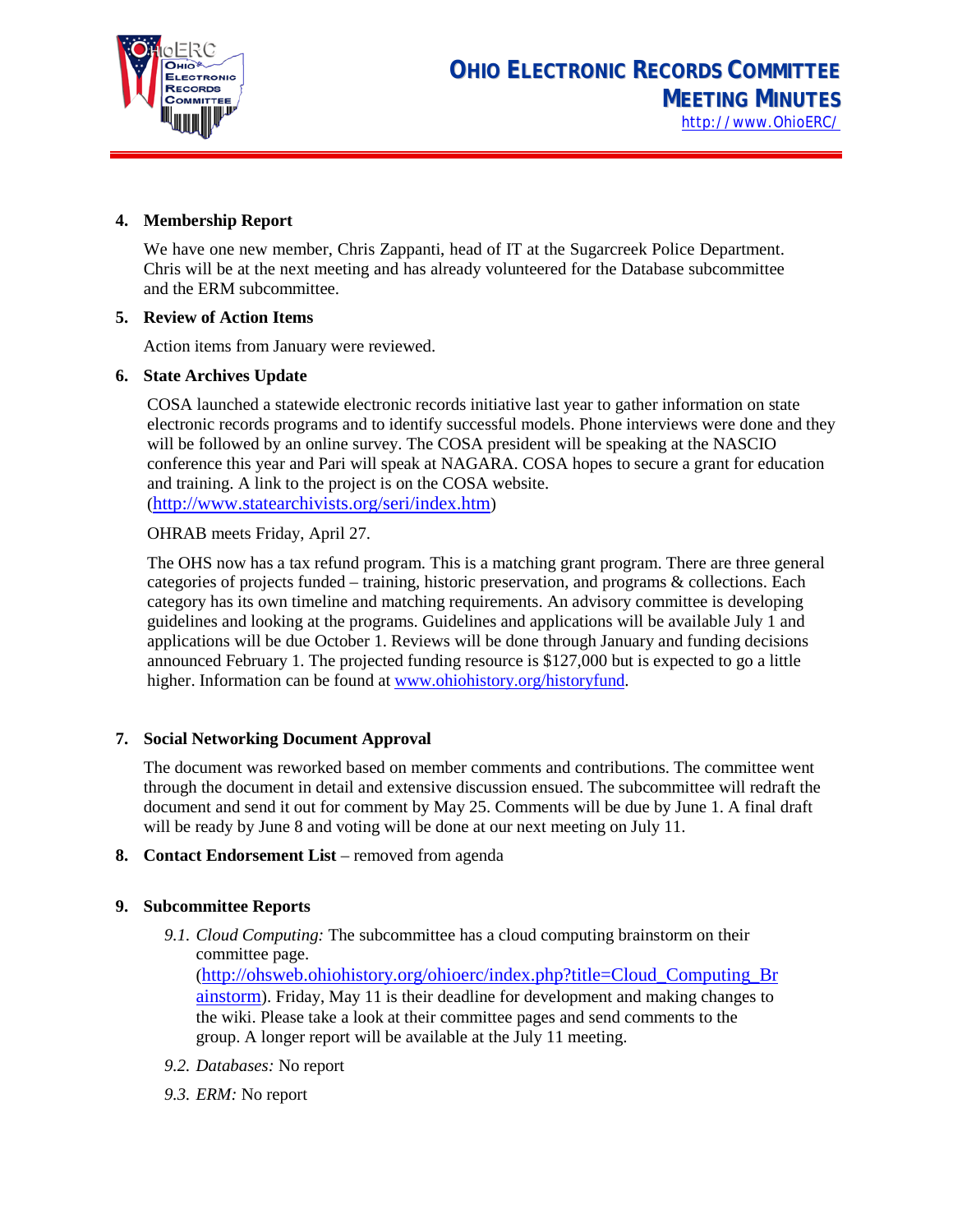

- *9.4. General Schedules:* Pari will send report
- *9.5. Prioritization:* The committee will have something to report on July 11. They will analyze and prioritize documents for review and decided if we need to do tip sheets on those that do not currently have a tip sheet. Trustworthy Information Systems is an enormous document and will probably be addressed last.

### **10. Lessons Learned**

This grew out of the Cloud Computing subcommittee's work. Should we have a "lessons learned" page or sections of our guidelines for lessons learned? Can this be something that we and others can contribute through the wiki? Should it be a formal charge to create, track and populate a lessons learned document?

Darren suggested making this part of each document. James suggested a public forum. Dan N. did not know if OHS had the capability of a public feed for a forum, but will check on it. Dan J. suggested setting up and email account for public comment.

### **11. Listserv**

Skipped due to time constraints.

### **12. OHRAB SNAP Grant 2012**

OhioERC will offer two half day sessions on social media in Columbus. The sessions will consist of mini presentations by OhioERC members, and small group discussions. A possibly three topics will be presented.

We hope to have the sessions taped and put on the website. A sample plan will be created as a companion piece and take-away for seminar participants. Approximately 50 participants will be planned for each session, depending on room capacity.

We would like to do this on October 24, replacing our normal meeting. Fred will check on room capacity and availability for the new OHS  $3<sup>rd</sup>$  floor conference room. Alternatively, Dan N. will check on rooms at OPERS or the Fawcett Center.

A steering committee was put together made up of Pari, Darren, and Janice. Pari will outline tasks and get volunteers.

#### **13. Other new business from the floor**

Pari motioned to adjourn, Darren seconded. All Ayes. The meeting was adjourned at 3:40 p.m.

| <b>ACTION ITEMS</b>                                        |                                |
|------------------------------------------------------------|--------------------------------|
| <b>TASK</b>                                                | <b>MEMBER(S)</b>               |
| • Create tip sheet on records lifecycle/reworking existing | Social Networking Subcommittee |